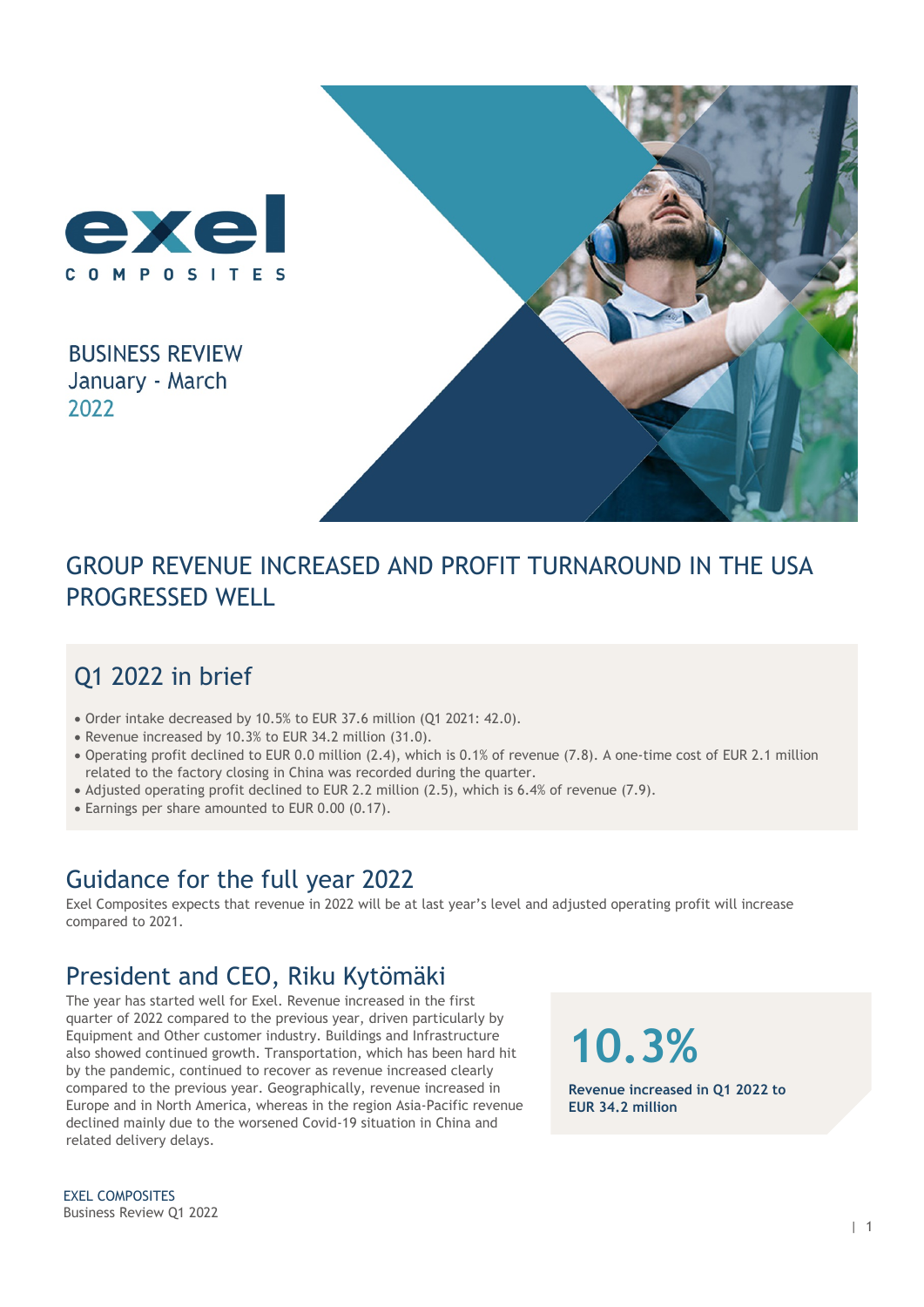Adjusted operating profit during the first quarter was considerably better than in the whole second half of last year, albeit slightly behind a strong first quarter of 2021. The profitability of the business unit in the United States no longer negatively impacted Group operating profit during the reporting period. We have been able to reduce employee turnover and improve production yield, resulting in lower production costs and better profitability of the unit. On Group level, product mix as well as increasing raw material, energy, and logistics costs had a negative impact on profitability. We continue to adjust our sales prices to offset the rapid increase in costs.

In February 2022, we announced our intention to close one of our two manufacturing facilities in China. Production at the factory to be closed has already stopped and the transfer of operations to our other manufacturing site in the Nanjing area has progressed well despite some delays due to the Covid-19 situation in China. A one-time cost of EUR 2.1 million, related to the closing of the factory, is included in the quarterly figures and considered in the adjusted operating profit. The sale of the related real estate is also progressing according to plan. In addition to annual synergies and cost savings of approximately EUR 0.7 million, the aggregated one-time impact of the closure and the sale of the facility is estimated to be positive on Group operating profit and cash flow in 2022. In October 2021, we established a joint venture in India and expanding our activities in this high growth market is progressing.

Russia's attack on Ukraine is creating an appalling humanitarian crisis, and our thoughts are with the people in Ukraine. For Exel Composites, the direct impact of the war is currently, however, limited. We do not have any customers in Russia, Belarus, or Ukraine. From our supply chain perspective, we have only one supplier with a factory in the affected areas (Russia). These purchases have been redirected to the supplier's other factories elsewhere. So far, the Russian attack on Ukraine has not impacted raw material availability, but possible raw material price and energy increases naturally also impact Exel. In addition to the impacts of the war in Ukraine, the development of the Covid-19 pandemic in China may have a big impact on our local operations.

From a long-term business development perspective, this geopolitical situation speeds up the green transition and forces many companies to reconsider their global supply chains. With our product offering and global production footprint we can help resolving these challenges.



Adjusted operating profit during the quarter was considerably better than in the whole second half of last year, albeit slightly behind a strong first quarter of 2021.

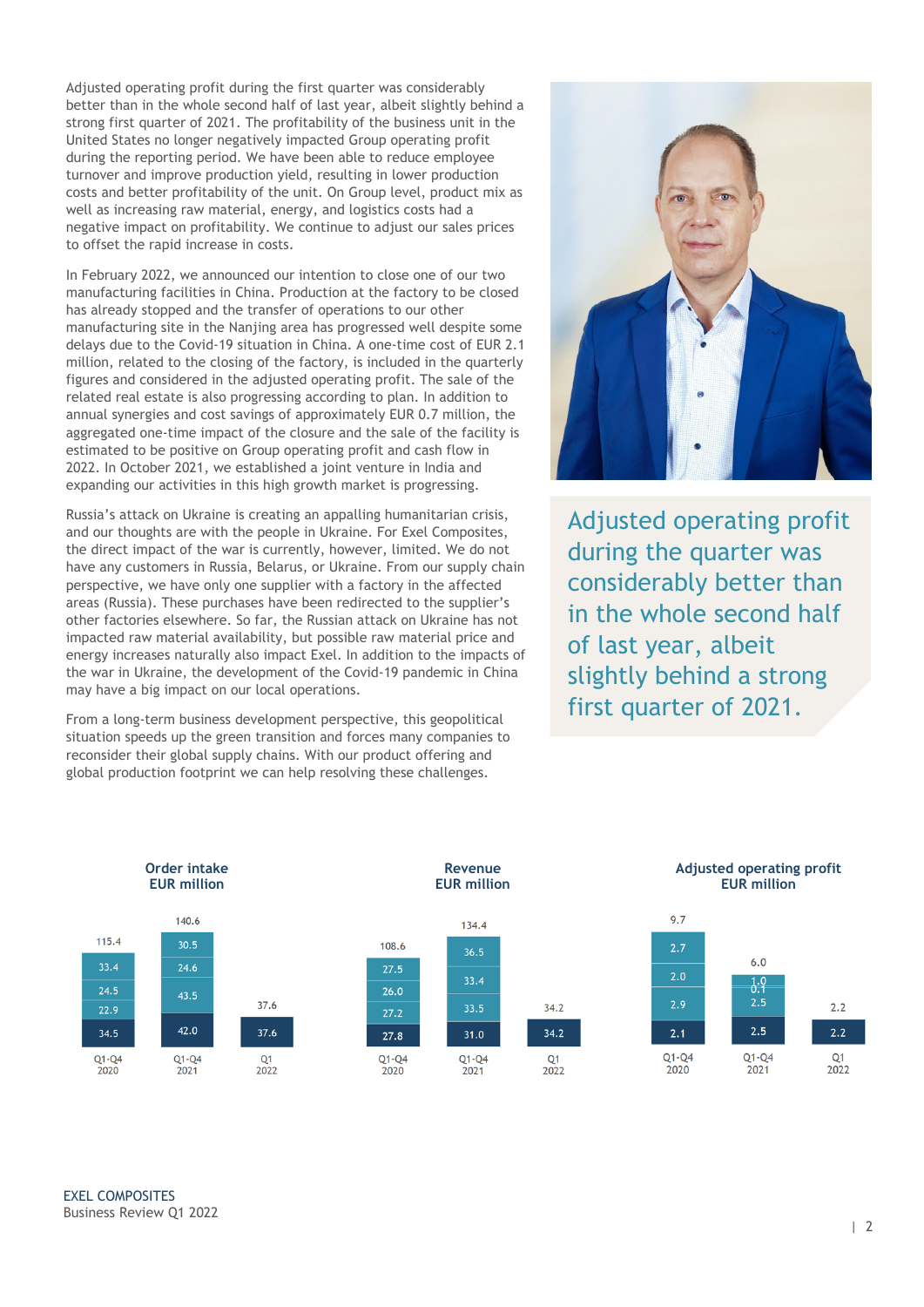# Consolidated key figures

|                                                               | Q <sub>1</sub> | Q <sub>1</sub> | Change   | $Q1-Q4$   |
|---------------------------------------------------------------|----------------|----------------|----------|-----------|
| <b>EUR thousand</b>                                           | 2022           | 2021           | %        | 2021      |
|                                                               |                |                |          |           |
| Revenue                                                       | 34,150         | 30,954         | 10.3     | 134,365   |
| Operating profit                                              | 27             | 2,423          | $-98.9$  | 3,744     |
| % of revenue                                                  | 0.1            | 7.8            |          | 2.8       |
| Adjusted operating profit 1)                                  | 2,173          | 2,460          | $-11.7$  | 6,029     |
| % of revenue                                                  | 6.4            | 7.9            |          | 4.5       |
| Profit before tax                                             | 517            | 2,933          | $-82.4$  | 4,165     |
| % of revenue                                                  | 1.5            | 9.5            |          | 3.1       |
| Profit for the period                                         | $-40$          | 1,961          | $-102.1$ | 1,693     |
| % of revenue                                                  | $-0.1$         | 6.3            |          | 1.3       |
| Shareholders' equity                                          | 29,261         | 29,646         | $-1.3$   | 31,182    |
| Interest-bearing liabilities                                  | 52,564         | 42,819         | 22.8     | 52,988    |
| Cash and cash equivalents                                     | 14,362         | 8,673          | 65.6     | 15,593    |
| Net interest-bearing liabilities                              | 38,202         | 34,146         | 11.9     | 37,395    |
| Capital employed                                              | 81,825         | 72,465         | 12.9     | 84,170    |
| Return on equity, %                                           | $-0.9$         | 26.8           | $-103.4$ | 5.5       |
| Return on capital employed, %                                 | 0.1            | 13.5           | $-99.0$  | 4.8       |
| Equity ratio, %                                               | 24.7           | 29.4           | $-15.9$  | 26.8      |
| Net gearing, %                                                | 130.6          | 115.2          | 13.4     | 119.9     |
| Net cash flow from operating activities                       | 293            | 1,412          | $-79.2$  | 6,275     |
| Net cash flow from investing activities                       | $-1,575$       | $-2,208$       | $-28.7$  | $-11,877$ |
| Capital expenditure                                           | 1,282          | 2,215          | $-42.1$  | 9,931     |
| % of revenue                                                  | 3.8            | 7.2            |          | 7.4       |
| Research and development costs                                | 761            | 930            | $-18.1$  | 3,310     |
| % of revenue                                                  | 2.2            | 3.0            |          | 2.5       |
| Order intake 2)                                               | 37,606         | 42,027         | $-10.5$  | 140,557   |
| Order backlog                                                 | 44,884         | 47,382         | $-5.3$   | 41,578    |
| Earnings per share, diluted and undiluted, EUR                | 0.00           | 0.17           | $-102.1$ | 0.14      |
| Equity per share, EUR                                         | 2.42           | 2.51           | $-3.32$  | 2.58      |
| Average share price, EUR                                      | 7.03           | 8.38           | $-16.1$  | 8.58      |
| Average number of shares, diluted and undiluted, 1,000 shares | 11,838         | 11,830         | 0.1      | 11,833    |
| Employees, average                                            | 752            | 691            | 8.9      | 715       |
| Employees, end of period                                      | 730            | 704            | 3.7      | 753       |

1) Excluding material items affecting comparability, such as restructuring costs, impairment losses and reversals, and costs related to planned or realized business acquisitions or disposals. 2) Includes order cancellations during the quarter.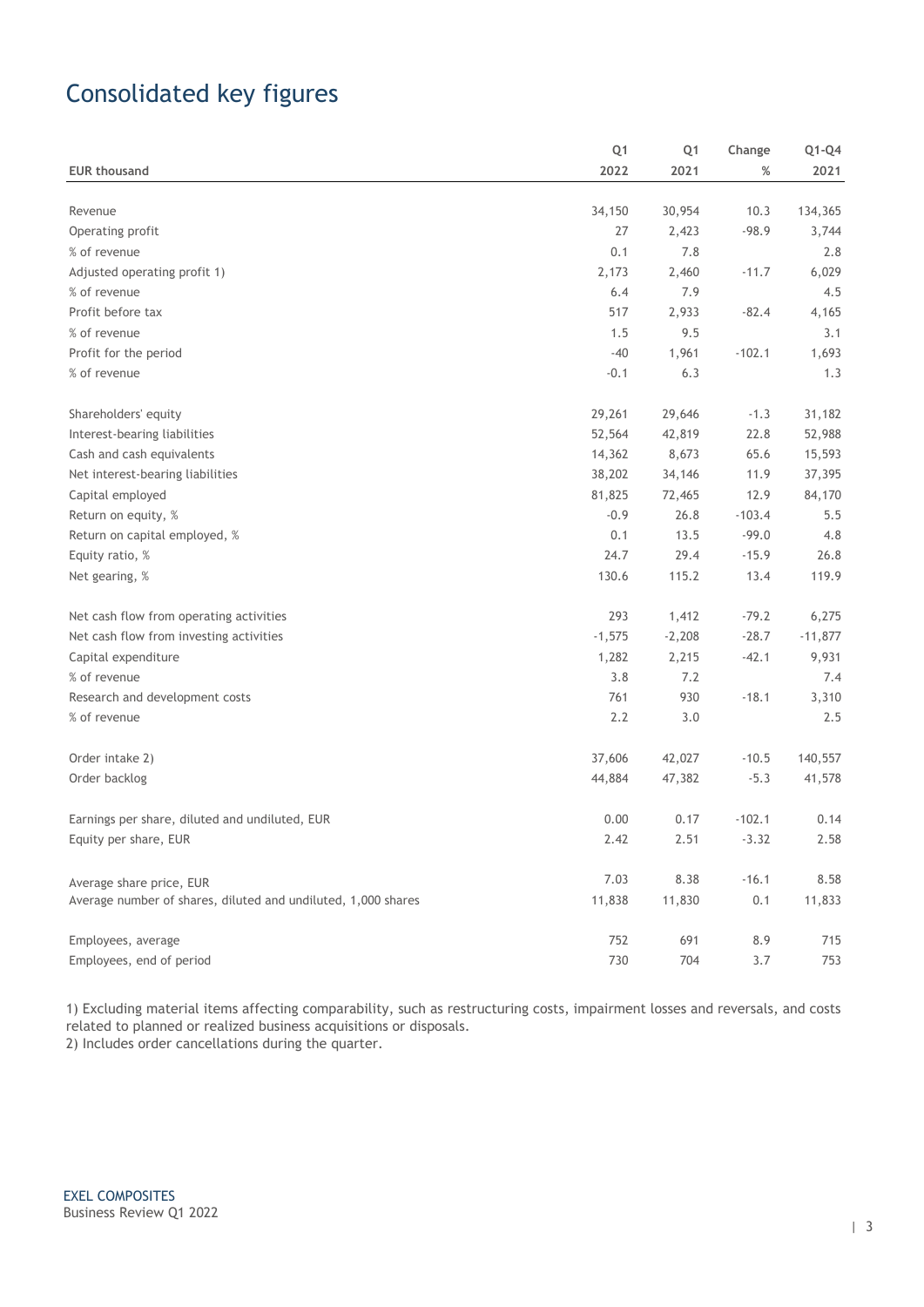### Revenue

### Revenue by customer industry

|                                | Q <sub>1</sub> | Q <sub>1</sub> | Change | $Q1-Q4$ |
|--------------------------------|----------------|----------------|--------|---------|
| <b>EUR thousand</b>            | 2022           | 2021           | %      | 2021    |
| Buildings and infrastructure   | 7,723          | 7,027          | 9.9    | 32,946  |
| Equipment and other industries | 7,356          | 5,646          | 30.3   | 23,350  |
| Wind power                     | 6,767          | 7,380          | $-8.3$ | 32,066  |
| Machinery and electrical       | 4,268          | 3,639          | 17.3   | 17,612  |
| Transportation                 | 3,133          | 2,481          | 26.3   | 10,224  |
| Defense                        | 2,062          | 2,244          | $-8.1$ | 8,688   |
| Telecommunications             | 2.842          | 2,538          | 12.0   | 9,480   |
| Total                          | 34,150         | 30,954         | 10.3   | 134,365 |

#### Revenue by region<sup>1)</sup>

|                     | Q1     | Q <sub>1</sub> | Change  | $Q1-Q4$ |
|---------------------|--------|----------------|---------|---------|
| <b>EUR thousand</b> | 2022   | 2021           | %       | 2021    |
| Europe              | 19,731 | 17,444         | 13.1    | 73,413  |
| North America       | 8,198  | 5,611          | 46.1    | 32,440  |
| Asia-Pacific        | 5,178  | 6,654          | $-22.2$ | 25,413  |
| Rest of the world   | 1,044  | 1,245          | $-16.1$ | 3,099   |
| Total               | 34,150 | 30.954         | 10.3    | 134.365 |



2022

1) Revenue by customer location, not by the location of the manufacturing Exel Composites business unit.

 $2021$ 

2022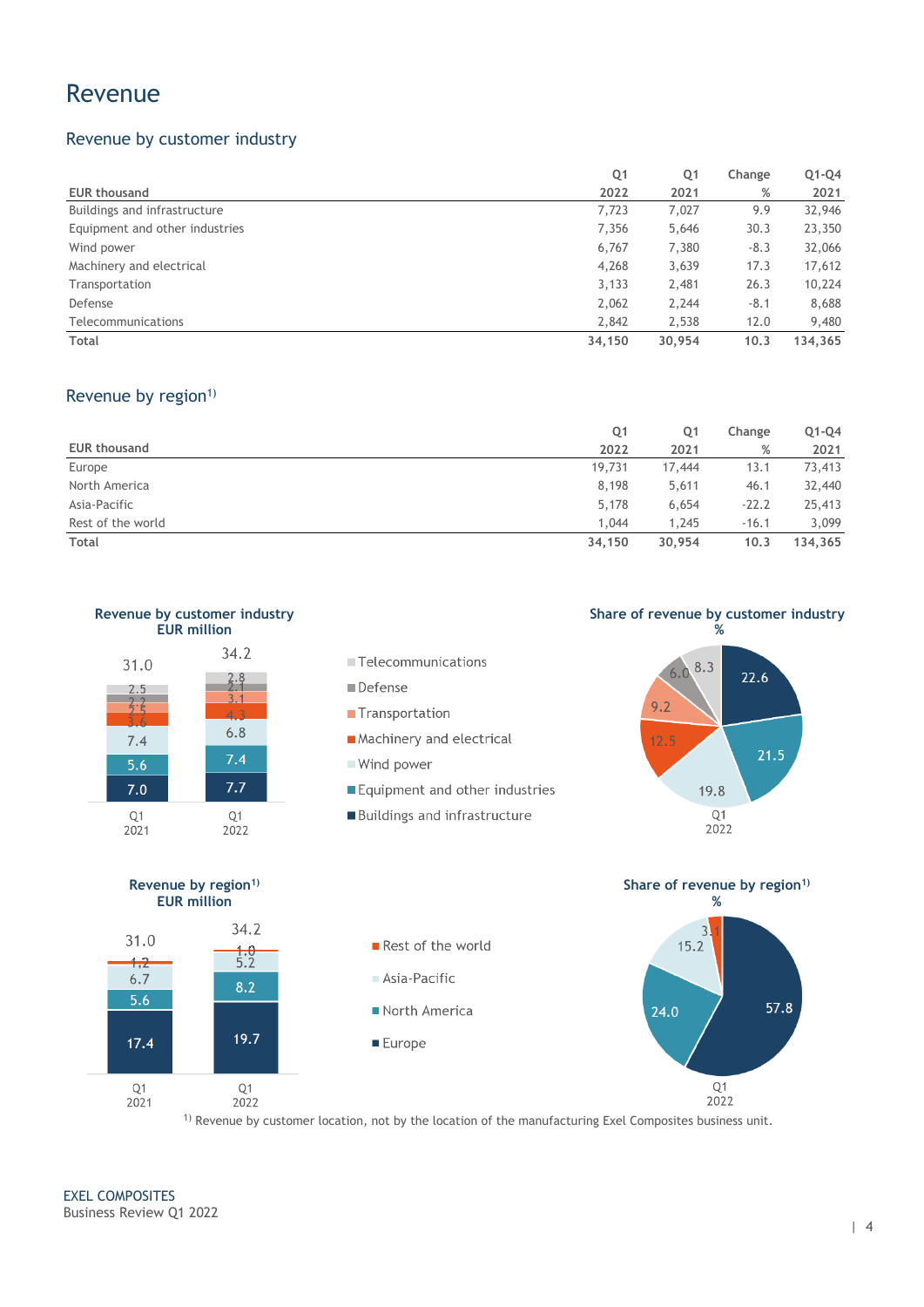## Impacts of the Covid-19 pandemic

#### **Operations**

In the first quarter of 2022, all our factories operated normally and following most of the previous safety measures implemented to prevent the spread of the Covid-19 pandemic. Towards the end of the first quarter of 2022, some new restrictions came into force in China, for example, related to logistics and commuting. We expect that sudden and unpredictable changes in the restrictions may continue.

Despite the continued challenges with global logistics and availability in many raw material categories, operations continued almost normally.

The health and safety of our employees, customers and business partners are a priority for Exel Composites. All units continued with tightened Group and business unit level safety and hygiene instructions in accordance with the instructions of local health authorities. We continue to monitor the situation closely and maintain a continuous interaction and dialogue with our customers, suppliers, and business partners to ensure timely reaction.

#### Financial standing

The uncertainty related to the Covid-19 pandemic among most of our customer industries continued to ease in the first quarter of 2022. Order intake continued at a good level in the quarter.

The Group's liquidity and cash situation are good, and the Covid-19 pandemic has had limited impact on Group liquidity.

Exel Composites received no Covid-19 related financial assistance under any local governmental schemes during the first quarter of 2022.

## Impacts of the war in Ukraine

For Exel Composites, the direct impact of the Russian attack on Ukraine is currently limited. Exel has no business operations in the affected areas and no customers in Russia, Belarus, or Ukraine. Some of our customers outside the affected areas in turn have customers in areas affected by the war, which consequently may have an indirect impact also on the demand for our products.

The Russian attack on Ukraine and the resulting sanctions is expected to affect global supply chains. From our supply chain perspective, we have only one supplier with a factory in the affected areas (Russia). These purchases have been redirected to the supplier's other factories elsewhere. So far, the Russian attack on Ukraine has not impacted raw material availability, but possible raw material price and energy increases naturally also impact Exel.

## Financial results briefing

Exel Composites will hold a financial results briefing regarding the Q1 2022 Business Review on 29 April 2022 at 12:30 EET. Participation has required registration in advance.

Vantaa, 29 April 2022

**Exel Composites Plc** Board of Directors

#### **For further information, please contact:**

Mr. Riku Kytömäki, President and CEO tel. +358 50 511 8288 riku.kytomaki@exelcomposites.com

Mr. Mikko Kettunen, CFO tel. +358 50 347 7462 mikko.kettunen@exelcomposites.com